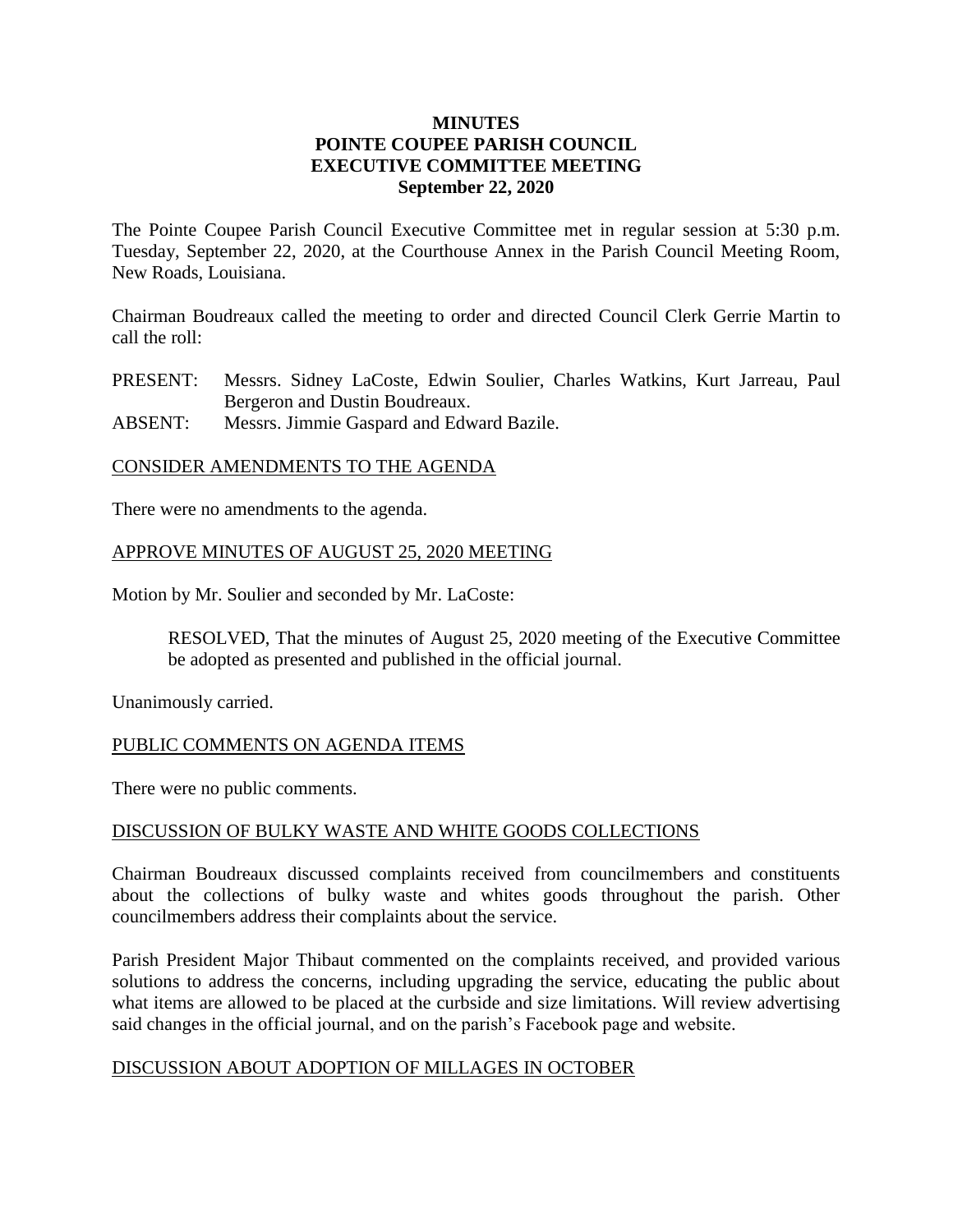September 22, 2020 2

Chairman Boudreaux discussed the adoption of millages by the council at their October 13, 2020 meeting.

Finance Director Tonilyn Guidry reported that administration is recommending the council roll forward the three (3) millages for the parish.

# DISCUSSION OF PROPOSED MOBILE HOME PARKS ORDINANCE

Chairman Boudreaux reported on a proposed ordinance that was introduced at the last council meeting to enact Chapter 25 of the Pointe Coupee Parish Code of Ordinances, pertaining to mobile home parks. Chairman Boudreaux reviewed the three (3) proposed changes made to the ordinance.

A public hearing and proposed adoption of the ordinance will be held at the council meeting on October 13, 2020.

## DISCUSSION OF PROPOSED TRAIL RIDES ORDINANCE

Chairman Boudreaux reported on a proposed ordinance that was introduced at the last council meeting to enact Chapter 26 of the Pointe Coupee Parish Code of Ordinances, pertaining to trail rides in the parish.

President Thibaut gave an overview of the reason for the proposed ordinance, and a previous trail ride held in the parish. He reported that the ordinance was crafted based upon review of ordinances from other parishes.

Mr. Corey Dehon of New Roads, who specializes in hosting trail rides, commented on the proposed ordinance and rides he hosted in the parish for the past 12 years.

A public hearing and proposed adoption of the ordinance will be held at the council meeting on October 13, 2020.

## DISCUSSION OF PROPOSED AMENDMENT TO SUBDIVISIONS ORDINANCE RELATIVE TO PAYMENT OF FEES

Chairman Boudreaux reported on a proposed ordinance that was introduced at the last council meeting to amend and reenact Section 22-8 of Article III of Chapter 22 of the Pointe Coupee Parish Code of Ordinances, pertaining to payment of fees for minor, standard, major and variances for plats relative to subdivisions.

A public hearing and proposed adoption of the ordinance will be held at the council meeting on October 13, 2020.

### PARISH PRESIDENT'S REPORT/DEPARMENT UPDATES